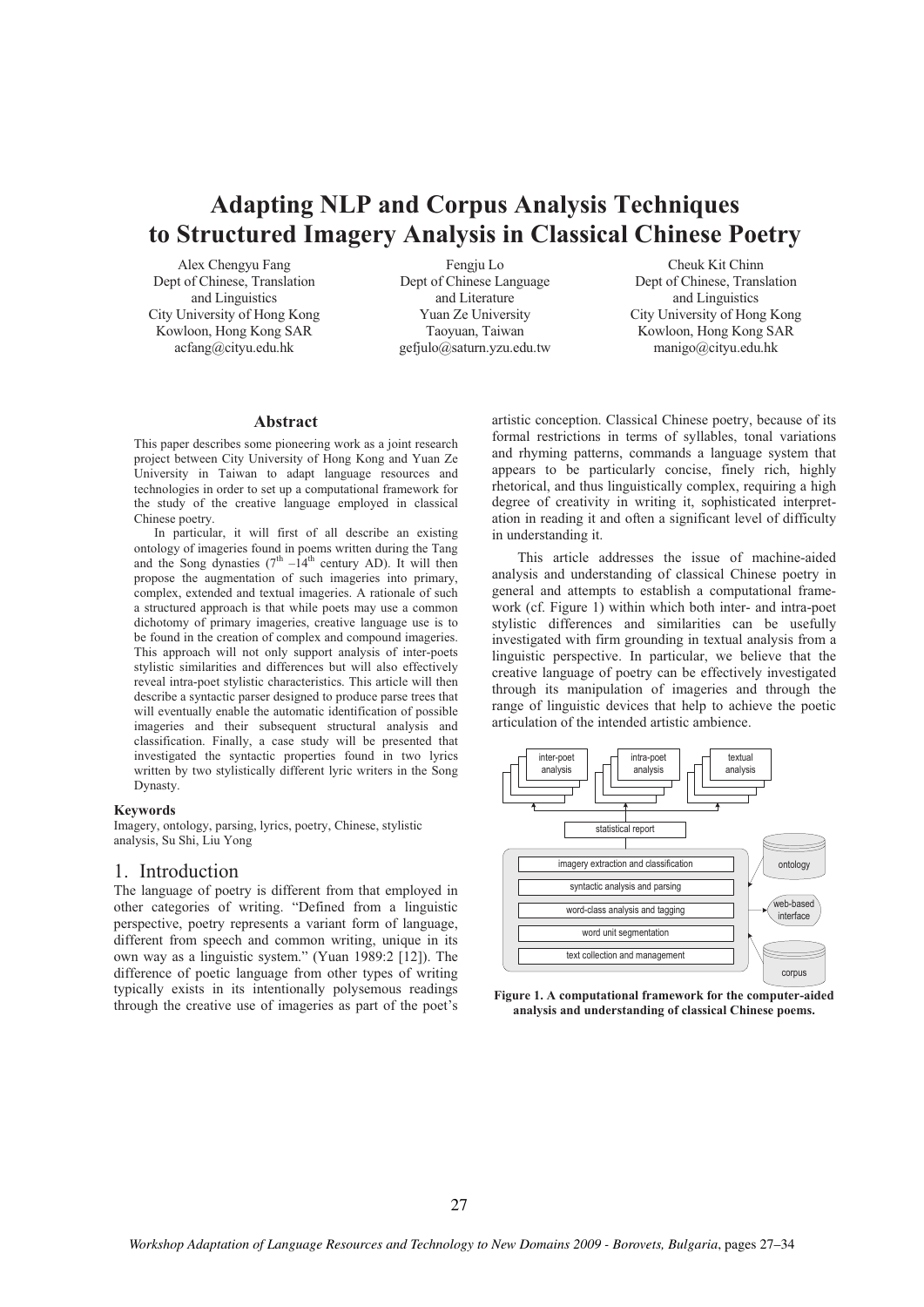

**Figure 2. An ontology of imageries in classical Chinese poems**

This article thus will first of all describe an ontology of imageries that has been created for the poems written during the Tang and the Song dynasties, ranging from the seventh century AD to the thirteenth century AD. It will then propose a new, structured approach towards the extraction and classification of imageries, according to which poetic imageries can be categorised into primary, complex, extended and textual sub-types. Since the automatic processing of imageries in this fashion requires syntactic analysis, we shall then move on to the description of a syntactic parser that provides a structured description of the syntactic constituents for classical Chinese poetry. We finally present a preliminary syntactic analysis of two contemporary poets from the Song dynasty in support of a syntax-based approach to the processing and understanding of classical Chinese poetry.

### 2. An Ontology of Imageries

Lo (2008 [8]) describes an ontology of imageries designed for the study of classical Chinese poetry. The complete collection of the poems from the Tang dynasty was processed at the lexical level. The collection comprises 51,170 poems by 2,821 poets totaling 4,767,979 characters. Individual characters were segmented into meaningful word units (WUs) before WUs were indexed according to their semantic class. A synset was created for synonymous WUs and each synset was described by a keyword. For example, " $-\text{f}$ " (one year) is the key word for the following five variant synonymous WUs forming the synset:

ԫڣԫ ሉΕԫᄣΕԫਞΕԫڣΕԫટ

Six classes are constructed: human, affair, time, space, object, and miscellany. See Figure 2. Each item in Figure 2 is categorised further into subcategories which will eventually include the actual words and expressions found in a poem. Human/characters, for example, is subdivided into positive moral characters and negative moral characters. As another example, object/astronomy is subdivided into sun, moon, star, sky, etc. Thus, in addition to the six pandects, the system notes 54 subclasses with a further 372 subdivisions before reaching the terminal classes comprising the actual WUs indexed from the complete collection of poems. The system is now available from http://cls.hs.yzu.edu.tw/tang/Database/index.html.

As an example, a search for imageries involving the use of the concept "冬" (winter) in the seasons category would yield 221 records, representing 214 lines from 193 poems by 107 poets. They contain 31 different WUs. Table 1 shows a list of such expressions sorted according to frequency in descending order.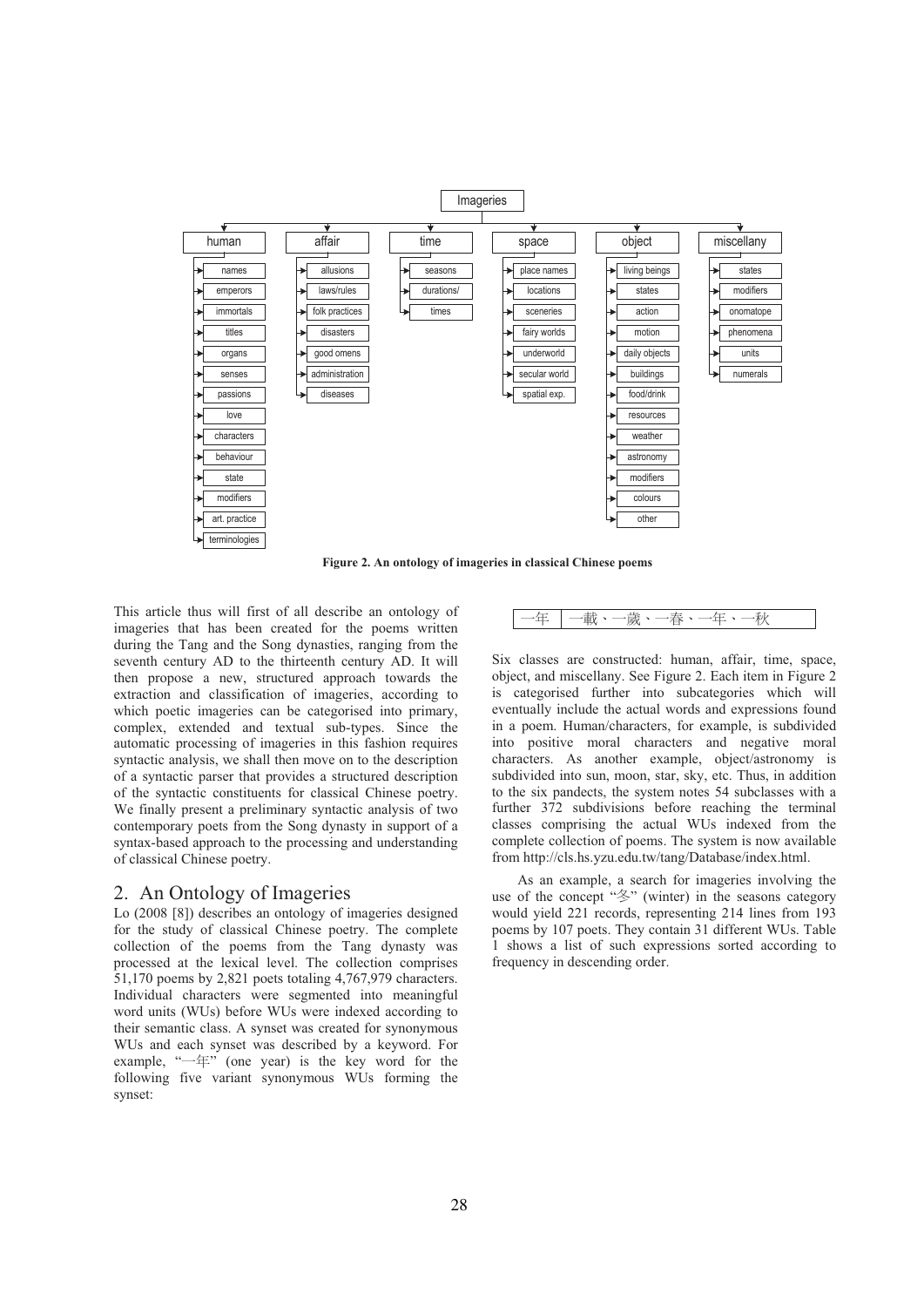| Frequency                 | Chinese  | English             |  |
|---------------------------|----------|---------------------|--|
| 32                        | 三夂       | three winters       |  |
| $\overline{22}$           | 冬春       | winter spring       |  |
| $\overline{22}$           | 嚴冬       | harsh winter        |  |
| 20                        | 窮冬       | impoverished winter |  |
| $\overline{2}0$           | 經冬       | enduring winter     |  |
| 13                        | 無冬       | no winter           |  |
| 6                         | 冬夏       | winter summer       |  |
| $\overline{6}$            | 冬雪       | winter snow         |  |
| $\overline{6}$            | 清冬       | clear winter        |  |
| $rac{5}{5}$               | 冬天       | winter day          |  |
|                           | 冬盡       | winter end          |  |
| $rac{5}{5}$               | 冬衣       | winter clothes      |  |
|                           | 去冬       | previous winter     |  |
| $\overline{4}$            | 一冬       | one winter          |  |
| $\overline{4}$            | 冬來       | winter arriving     |  |
| $\overline{4}$            | 冬寒       | winter cold         |  |
| $\overline{4}$            | 冬景       | winter scene        |  |
| $\overline{4}$            | 凌冬<br>過冬 | cold winter         |  |
| $\overline{4}$            |          | spend winter        |  |
| $\overline{\overline{3}}$ | 冬令       | winter season       |  |
| $\overline{3}$            | 冬秋       | winter autumn       |  |
| $rac{3}{2}$               | 寒冬       | cold winter         |  |
|                           | 入冬       | entering winter     |  |
| $\frac{2}{2}$             | 冬去       | winter departing    |  |
|                           | 冬深       | winter deep         |  |
|                           | 初冬       | early winter        |  |
| $\overline{c}$            | 見冬       | showing winter      |  |
| ī                         | 冬初       | winter start        |  |
| 1                         | 早冬       | early winter        |  |
| 1                         | 殘冬       | remnant winter      |  |
| 1                         | 逢冬       | meeting winter      |  |

**Table 1. Poetic expressions found in the Complete Collection of Tang Poems involving the imagery** *winter***.**

## 3. A Structured Approach to the Analysis of Imageries

In this article, we propose a more structured approach to imageries than what was described in the previous section. While the ontology remains more or less sufficient for descriptions of classical Chinese poems, the imageries themselves need to be reprocessed to reveal their inner structures. For instance, the imageries involving " $\&$ " (winter) in Table 1 can be analysed into the following according to the role of *winter* within the phrase structure. Consider Table 2.

| $Function_{\text{winter}}$ | Function <sub>collocate</sub> | Collocate                 | F  |
|----------------------------|-------------------------------|---------------------------|----|
| head                       | modifier                      | 嚴,窮,清,<br>去,凌,寒,<br>初,殘,早 | 64 |
| head                       | determiner                    | 三. 無.                     | 42 |
| complement                 | verbal                        | 經, 過, 見,<br>深,去,入,<br>逢   | 33 |
| modifier                   | head                          | 雪,衣,天,<br>景,寒,令,<br>初     | 28 |
| head                       | coordination                  | 春,秋                       | 25 |
| subject                    | verbal                        | 盡,來                       | 9  |

**Table 2. A structured analysis of winter imageries.** 

Table 2 has four columns. *Function*<sub>winter</sub> shows the phrase internal function of *winter*, the imagery in question. *Function*<sub>collocate</sub> indicates the phrase internal function of the collocates co-occurring with *winter*. *Collocate* lists the actual collocates and *F* the number of occurrence of *Function*<sub>winter</sub>. The rows are arranged according to  $F$  in descending order. As can be seen, of the 216 poetic expressions in the Complete Collection of Tang Poems involving the imagery winter, there are seven types of structural analysis, of which modifier+headwinter is the most frequent, occurring 64 times. This structure also has nine different types of instantiations of the modifier as collocates with winter, namely, "嚴" (harsh), "窮" (impoverished), "清" (clear), "去" (previous), "凌" (cold),  $\mathbb{R}^{\infty}$  (cold), " $\overline{\mathbb{R}}$ " (early), " $\overline{\mathbb{R}}$ " (remnant), and " $\overline{\mathbb{R}}$ " (early). It is apparent that modifier+headwinter is not only the most significant in frequential terms but also in terms of the variety of its collocates.

It is thus evident that the poetic expressions involving winter could have a more structured and therefore refined representation than what is currently available. We thus propose to distinguish the following types of imageries: primary, complex, extended, and textual.

Primary imageries refer to those head nouns that may have an imagery potential. Winter, for example, is a primary imagery.

Complex imageries refer to primary imageries that have either a premodifier or a determiner. By this definition, " $\frac{3}{8}$ " (harsh winter, modifier + head) is a complex imagery and so is  $\equiv$   $\frac{4}{5}$  (three winters, determiner + head).

Extended imageries are defined to include those complex imageries that either serve clausal functions with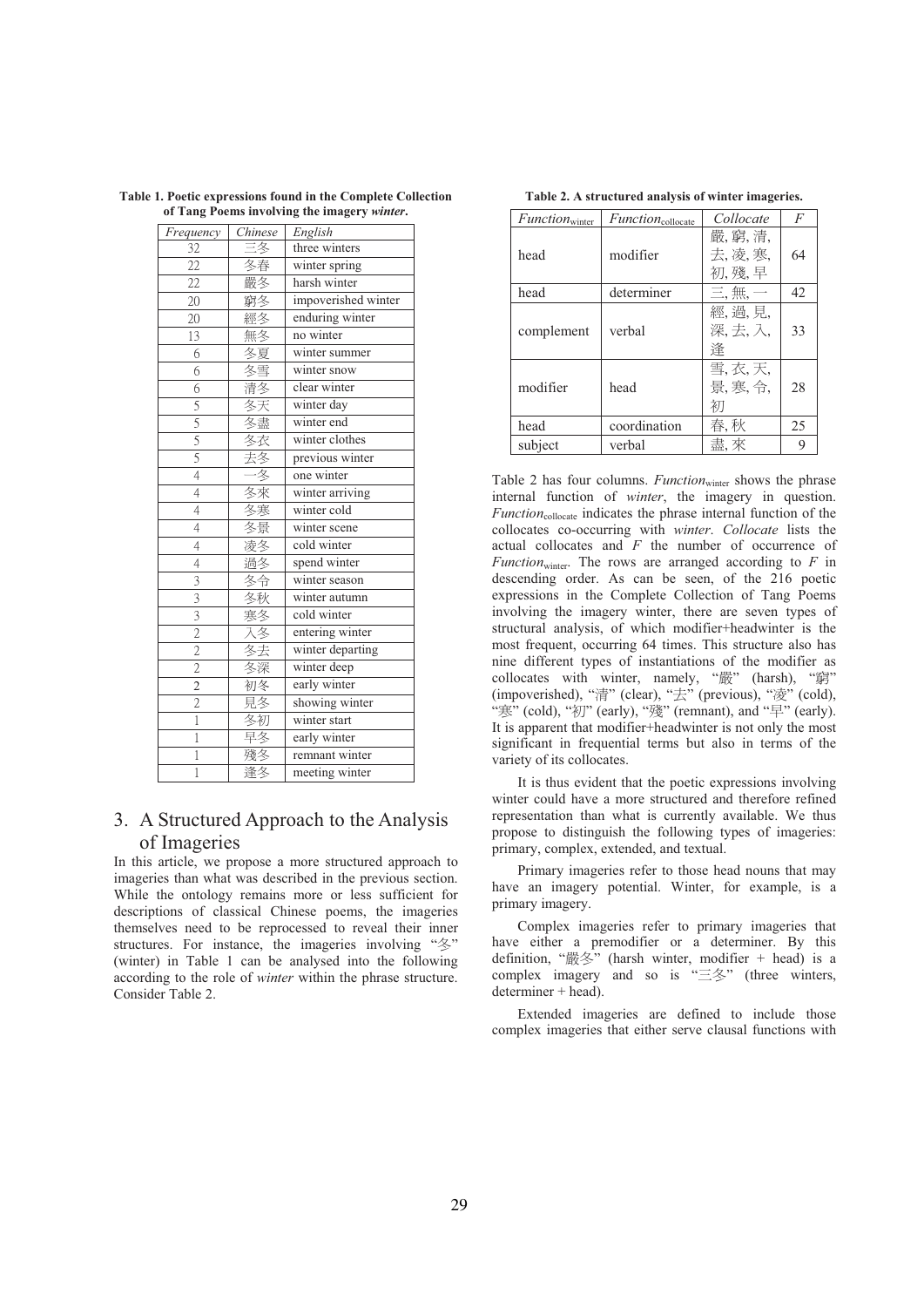an overt subject-verb-object structure or with other syntactic constructs that function as predicates.<sup>1</sup>

Finally, textual imageries are represented in the poem as a system of extended imageries, carefully intended and designed by the poet as part of the artistic conception and articulation.

The four types of imageries thus correspond to four levels of linguistic analysis schematised in Figure 3.



**Figure 3. A schematized correspondence between structured imagery analysis and different levels of linguistic analysis** 

The neat correspondence between structured imagery analysis and different levels of linguistic analysis shows that linguistic analysis can be deployed as a stepping stone between poems as raw texts and an ontology of structured imageries derived from the nominal groups. Computation can be performed on the expressions of imageries according to the clausal structure to derive extended imageries. If necessary, techniques for textual analysis can be applied to extended imageries to represent the raw text as a system of interrelated extended imageries.

The structured approach towards the analysis of imageries described in this section will have two immediate applications. The first has to do with the automatic extraction, analysis and classification of imageries, which practically means that ontology generation can be fully automated. The second application lies in the actual analysis of classical Chinese poems. The idea that there is an intrinsic structure within imageries makes it possible to stratify and hence better analyse imageries from lexical, grammatical, syntactic and textual perspectives (cf Figure 3). In the analysis of two poets for inter-poet stylistic differences and similarities, it might be possible that the two poets both make use of a similar set of primary imageries measured in terms of lexical use and semantic grouping. Their creative use of language, which marks them as two different poets or even two distinctive stylistic schools, comes from the creative manipulation of such primary imageries by way of complex imageries, extended imageries and textual imageries.

## 4. A Syntactic Parser for Classical Chinese Poems

The transfer of nominals to a structured representation of imageries thus requires a syntactic parser of classical Chinese poems. This section describes a parser that represents perhaps the very first effort to analyse poetic lines in a syntactic way.

The current version of the parser is driven by a phrase structure grammar (PSG) for the generation of syntactic trees. Written in Java, it takes two input files, one as a collection of PSG rules and the other containing a poetic line where each component character is tagged with a partof-speech symbol.<sup>2</sup> It produces all of the possible syntactic analysis for the poetic line permissible by the grammar. Consider the following line from a song lyric (詞, *Ci*) written by Liu Yong (柳永) in the Song Dynasty.

殘日下, 漁人鳴榔歸去。 (Under the setting sun, fisher men bang on the boat and leave for home.)

Each character in the above text is POS tagged to yield the following input text where a POS tag is assigned and associated with the character by an underscore:

殘 adj 日 n 下 marker, punc 漁 n 人 n 鳴 v 榔 n 歸去 v 。 \_punc

A PSG grammar is written in the following manner:

S -> PP NP VP  $AJP \rightarrow adj$ NP -> NP n NP -> AJP n  $NP \rightarrow n$ PP -> NP marker punc VP -> VP VP VP -> v NP VP -> v punc

The parser then produces a syntactic tree shown in Figure 4.

<sup>&</sup>lt;sup>1</sup> In contemporary as well as classical Chinese, grammatical categories can be used interchangeably. The syntactic function of a predicate, for instance, can be performed variously by a verb phrase, an adjective phrase, or often a prepositional phrase. See Section 5 for additional information.

<sup>&</sup>lt;sup>2</sup> The parser is adapted from an earlier version written by Mr Norman Goalby as part of his MSc thesis (Goalby 2004 [6]) supervised by the first author of this article while lecturing at the Computer Science Department, University College London.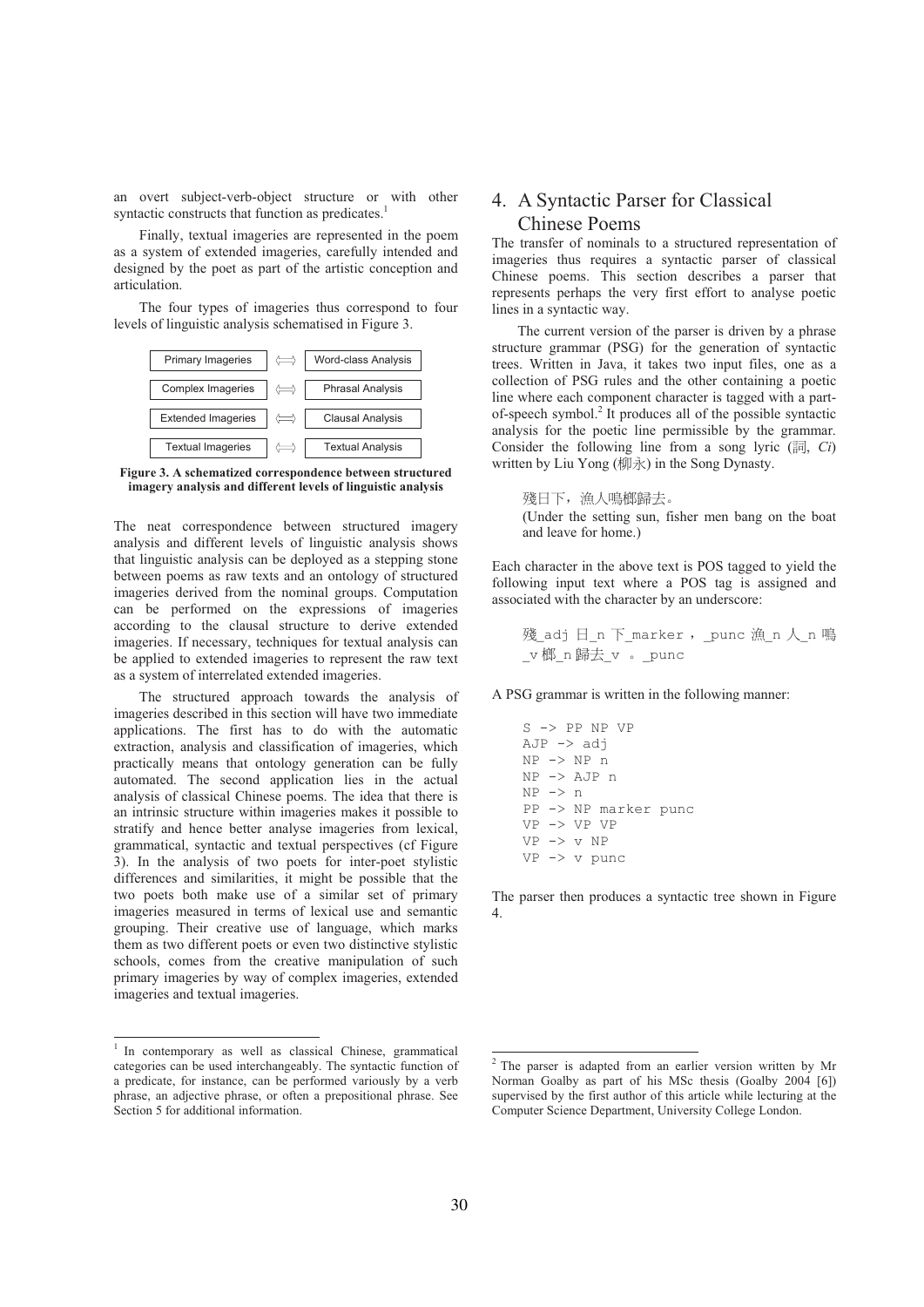

parser for the poetic line "殘日下, 漁人鳴榔歸去。".

Such a tree structure would allow the identification of a set of useful units summarized in Table 3.

**Table 3. Useful imagery units extracted from the parse tree in Figure 4.** 

| <b>Imagery Units</b> | Lexical Units                    |  |  |
|----------------------|----------------------------------|--|--|
|                      | 殘日 (remnant sun), 漁人             |  |  |
| <b>NPs</b>           | (fisher men), 榔 (boat)           |  |  |
|                      | $\boxminus$ (sun), 漁 (fisher), 人 |  |  |
| Primary imageries    | $(men),  \n#(boat)$              |  |  |
|                      | 殘日 (setting sun), 漁人             |  |  |
| Complex imageries    | (fisher men)                     |  |  |
|                      | 漁人鳴榔 (fisher men                 |  |  |
| Extended imageries   | bang on the boat)                |  |  |

Of course, as is also evident from the sample parse tree, syntactic functions are inferred implicitly. The pre-VP NP is interpreted as the subject of the sentence and the post-VP NP as the direct object. The pre-head NP " $\hat{A}$ " (fisher) is interpreted as an NP that functions as a premodifer of the head " $\lambda$ " (men) because of its position within the NP proper. If two nouns are juxtaposed or coordinated within the same NP with or without an overt coordinator, the first conjoin will not be promoted to a NP in its own right. It is thus possible to distinguish between NP as a premodifier and a noun as part of a coordinated construction.

While syntactic relations can be implicitly inferred without much problem for this particular example, we envisage the further development of the current parser into one that not only produces a tree structure labelled by phrasal categories such as NP and VP but will also explicitly indicate the syntactic functions of such phrasal categories such as subject and direct object. A good example can be found in the Survey Parser, which was used to complete the one-million-word International Corpus of English (Fang 1996 [2] and 2000 [53]; Greenbaum 1996 [7]) with a grammar of fine granularity (Fang 2005 [4]).

## 5. A Syntactic Study of Two Lyrics Written in the Song Dynasty

As was mentioned at the end of Section 4, the creative use of language by two poets, which marks them as two different poets or even as belonging to two distinctive stylistic schools, comes from the creative manipulation of primary imageries by way of complex imageries, extended imageries and textual imageries. Naturally, a range of linguistic devices, within the paradigm of syntax, will have to be exploited in order to achieve the intended poetic articulation. For this matter, it is also of great benefit to perform syntactic analysis for extractions of the syntactic relations preferred or typically used by individual poets. This section describes a case study.

Two lyrics (詞, *Ci*) were selected. They are *Yong Yu Yue* (永遇樂. See Appendix A for original text in Chinese) and *Ye Ban Yue* (夜半樂. See Appendix B for original text in Chinese). The two lyrics were written in the Song Dynasty respectively by Su Shi (蘇軾) and Liu Yong  $(\sqrt{m} \lambda)$  as representatives of the two stylistically distinctive schools, namely, the *Hao-fang* School (豪放派) and the *Wan-yue* School (婉約派).<sup>3</sup> Su Shi was selected also for a second reason: he also wrote substantially in the wan-yue style. It is thus possible to formulate a comparative framework whereby Shu Shi and Liu Young can be compared in the first instance for their differences and similarities in the manipulation of imageries as representatives of two contrastive stylistic schools. The same procedure can be applied to Shu Shi as a single poet for differences and similarities in his use of imageries across the two stylistically different groups of poems.

Table 4 summarises the two lyrics in terms of tokens, types, and type-token ratios (TTR).

**Table 4. Basic statistics about the two lyrics.** 

| Poet     | Title      | Token | Type | TTR   |
|----------|------------|-------|------|-------|
| Su Shi   | Yong Yu Le |       |      | 68.5% |
| Liu Yong | Ye Ban Le  | 167   | 130  | 77.8% |

The TTR for Su Shi is 68.5% while the TTR for Liu Yong is 77.8%, a difference of nearly 10%. The difference seems to indicate different degrees of lexical density but since the two poems have a different number of characters, interpretations here remain inconclusive. Our focus of study will be described in Sections 5.1 and 5.2.

 3 To quote Owen (1996: 582 [9]), "[t]he 'masculine' style was called *hao-fang*, loosely translated as 'bold and extravagant'; the 'feminine' style was called *wan-yue*, something like 'having a delicate sensibility'." The two terms are also translated as *the heroic style* and *the devious-evocative* in Yeh (1998 [10]).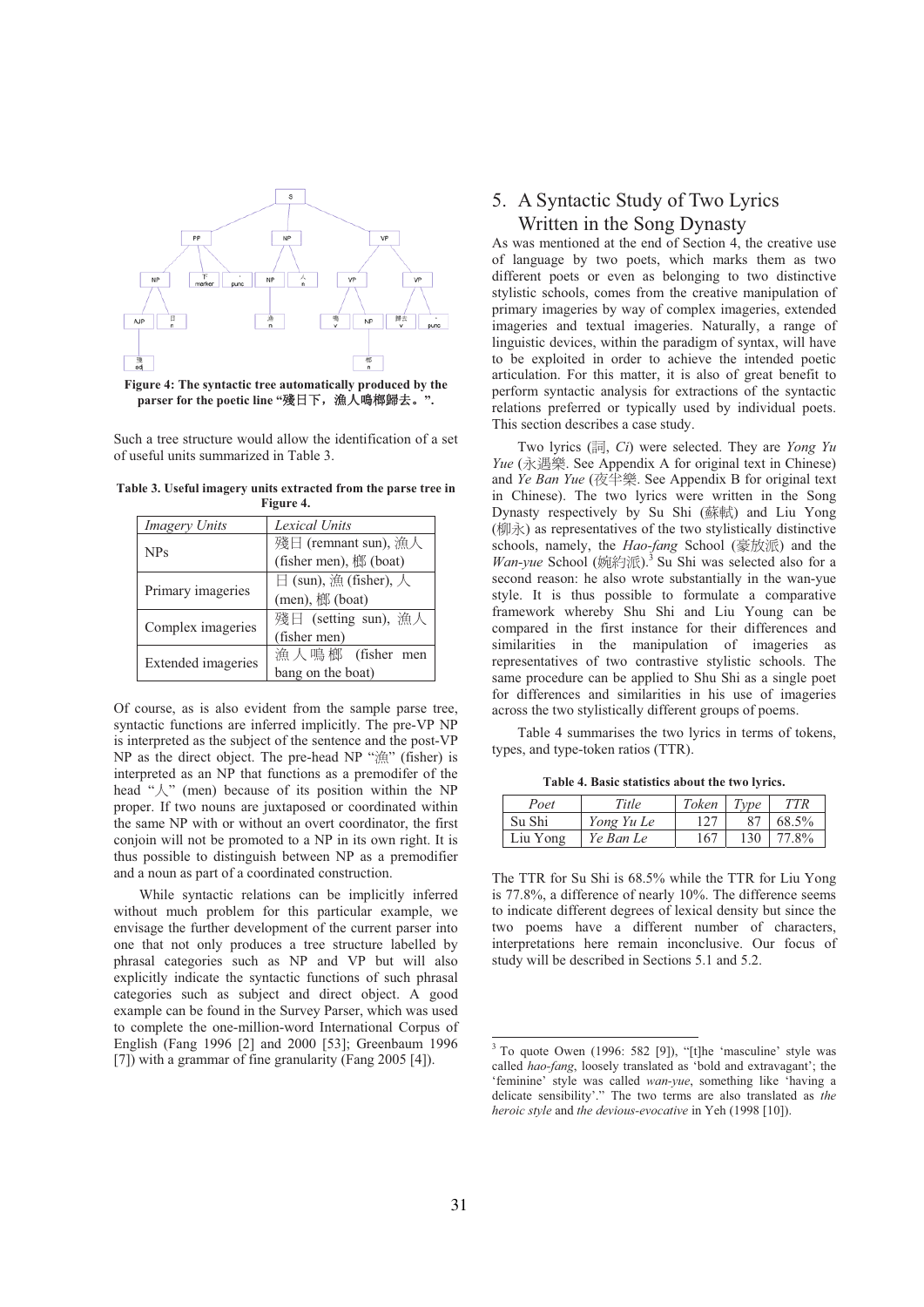#### **5.1 A grammatical analysis of the two lyrics**

Both lyrics were segmented and duly analysed by hand at grammatical, phrasal and clausal levels according to a finegrained formal grammar noting both category types and syntactic functions. Table 5 is a summary of the two lyrics in terms of the four open classes, namely, adjectives, adverbs, nouns and verbs. Column F lists the raw frequency of occurrence for the classes and Column % the proportion of the four classes in all the word tokens.

**Table 5. Summary statistics about the two lyrics' use of adjectives, adverbs, nouns and verbs.** 

|            | Su Shi |      | Liu Yong |      |
|------------|--------|------|----------|------|
| POS        | F      | $\%$ | F        |      |
| Adjectives | 21     | 16.5 | 20       | 1.9  |
| Adverbs    |        | 7.1  |          | 6.6  |
| Noun       |        | 32.3 | 55       | 32.9 |
| Verbs      |        | 10.2 | 21       | 62   |

Grammatically speaking, according to Table 5, the two lyric writers seem to be similar in their use of nouns, which account for 32.3% and 32.9% respectively for the two. Adverbs also seem to show a good degree of similarity between the two poets.

Significant differences between the two writers arise from their use of verbs and adjectives. Liu Yong employs a much higher proportion of verbs, which accounts for 16.2% of his total use of the word tokens. Su Shi, in contrast, has a much smaller proportion of verbs of only 10.2%, 6% lower than the other writer. Regarding adjectives, Su Shi has a more frequent use of adjectives (16.5%) than Liu Yong, whose adjective use has a lower proportion of 11.9%. That Liu Yong has a relative higher use of verbs but lower use of adjectives seems to suggest that this poet is perhaps stylistically more colloquial and more intended for freer vocal rendition by those who liked him. The relatively lower verb proportion and higher adjective use by Su Shi, on the other hand, seems to relate his writing style to one that is more intended for the reading eye and thus more formal, densely expressed and hence scholarly.<sup>4</sup>

#### **5.2 A syntactic analysis of the two lyrics**

Syntactic properties for the two poets are summarised in Table 6, which lists six syntactic functions: subject, predicate, object, premodifer, adverbial and complement. Each property is described by its raw frequency F and its associated proportion % for the two poets.

| Table 6. Summary statistics about the two lyrics' use of |  |
|----------------------------------------------------------|--|
| syntactic constructions.                                 |  |

|            | Su Shi |      | Liu Yong |      |
|------------|--------|------|----------|------|
| Function   | F      | $\%$ | F        | $\%$ |
| Subject    | 15     | 11.8 | 15       | 8.90 |
| Predicate  | 19     | 14.9 | 31       | 18.6 |
| Object     |        | 3.1  |          | 0.59 |
| Premodifer | 18     | 14.2 | 30       | 17.9 |
| Adverbial  | 16     | 12.6 | 17       | 10.2 |
| Complement |        | 0.79 |          | 0.f  |

According to Table 6, Su Shi outperforms Liu Yong in his use of subjects, objects, adverbials and complement. Conversely, Liu Yong outperforms Su Shi in his use of predicates and premodifiers. The pattern of differences here as evidenced by Table 6 seems to suggest that Su Shi deploys a wider range of syntactic devices than Liu Yong, which is also supported by our observations based on grammatical properties summerised in Table 5. Again, a higher proportion of predicates in Liu Yong's writing seems to suggest a more casual, colloquial style while the lower proportion of predicates by Su Shi is accompanied by a relatively higher proportion of objects, thus indicating a preference for SVO constructions, a feature typically found in formal prose. Su Shi's more frequent use of adverbials also seems to confirm this as adverbials have been found to correlate with degrees of formality albeit reported for contemporary British writing. See Fang (2006 [5]) for a detailed report of the empirical study.

That Liu Yong's works tend to be more casual and colloquial is also pointed out by literary critics. As Yeh  $(2000:1-12)$  [11]) points out. Liu Yong was a popular song writer at the time and 'every common person by the community water well could sing his songs'. Liu Yong as a lyric writer is innovative in that he abandoned the poetic convention and adopted a more life-like tone and voice in the description and presentation of women in a more realistic style (ibid [11]).

Although only a case study based on very limited evidence, the analysis results presented in this section already speak strongly and favourably for contrastive stylistic analysis of different poets within a framework where linguistic properties at grammatical and syntactic levels can be usefully retrieved and computed. The authors believe that such a computational framework represents a powerful instrument in the automatic analysis of literary texts in general and classical Chinese poems in particular.

### 6. Conclusion

This paper described a computational framework for the analysis of classical Chinese poems. In particular, it presented an ontology of imageries that has been empirically generated from the complete collection of

 4 This is partially evidenced by a recent study reported in Cao and Fang (2009 [1]), which reveals that adjectives tend to occur more frequently in formal academic writing than in informal casual speech though the primary data for the analysis comes from contemporary English.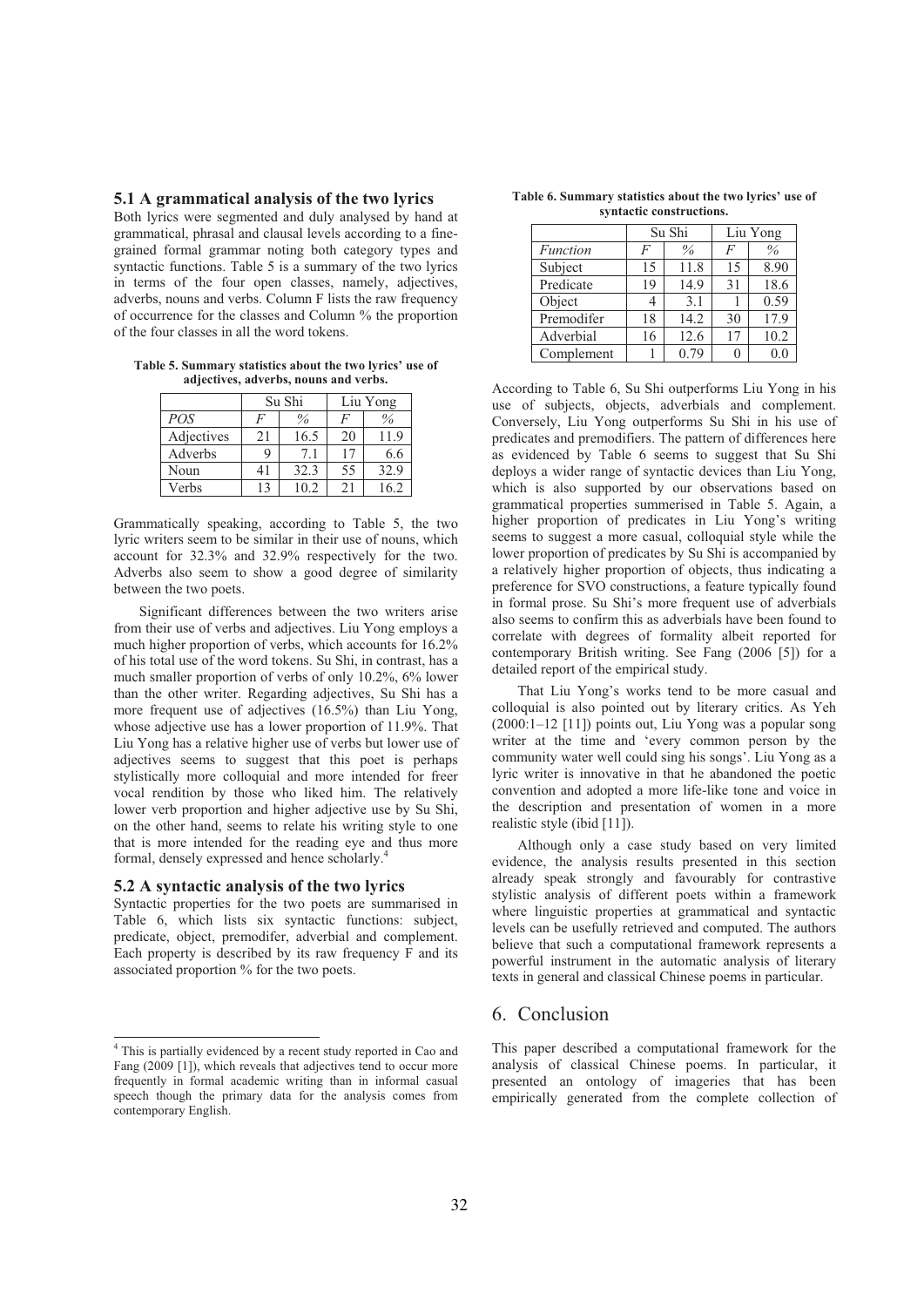poems written in the Tang Dynasty. The ontology is now accessible on the Internet and has been a major instrument for the analysis of imageries.

The article then argued for a structured analysis of imageries and proposed a system of imageries subcategorised as primary, complex, extended and textual. Such a system usefully relates linguistic analysis at lexical, grammatical, syntactic and textual levels to the analysis and evaluation of imageries.

We then described an automatic parser of classical Chinese poems and demonstrated that linguistic analysis could be effectively automated to enable the automatic generation of structured imageries for poetic studies.

Finally, a case study was described that investigated the grammatical and syntactic properties in two lyric poems written by two different poets in the Song Dynasty. The study demonstrated that the two poets as seen in the two lyrics made use of different linguistic devices and that a frequential account of such devices seemed to support literary as well as linguistic interpretations of the two distinctive composing styles.

We conclude by reiterating that such a computational framework represents a useful and insightful instrument in the automatic analysis of literary texts in general and classical Chinese poems in particular.

## 7. Acknowledgments

Research reported in this article was supported in part by research grants (Nos 7002190, 7200120 and 7002190) from the City University of Hong Kong. The authors acknowledge the support received from Prof Shi-wen Yu  $(\hat{\text{m}} \pm \hat{\text{i}} \hat{\text{c}})$  at the Institute of Computational Linguistics, Peking University, PR China. The authors also thank Dr Chunshen Zhu at City University of Hong Kong for comments on an earlier draft of the article.

### 8. References

- [1] J. Cao and Alex C. Fang. 2009. Investigating Variations in Adjective Use across Different Text Categories. In *Advances in Computational Linguistics, Journal of Research In Computing Science Vol 41*. pp 207-216.
- [2] A.C. Fang. 1996. The Survey Parser: Design and Development. In *Comparing English World Wide: The International Corpus of English*, ed. by Sidney Greenbaum. Oxford: Oxford University Press. pp 142-160.
- [3] A.C. Fang. 2000. From Cases to Rules and Vice Versa: Robust Practical Parsing with Analogy. In *Proceedings of the Sixth International Workshop on Parsing Technologies*, 23- 25 February 2000, Trento, Italy. pp 77-88.
- [4] A.C. Fang. 2005. Evaluating the Performance of the Survey Parser with the NIST Scheme. In *Lecture Notes in Computer Science 3878: Computational Linguistics and Intelligent Text*

*Processing*, ed. by A. Gelbukh. Berlin Heidelberg: Springer-Verlag. pp. 168-179.

- [5] A.C. Fang. 2006. A Corpus-Based Empirical Account of Adverbial Clauses across Speech and Writing in Contemporary British English. In *LNCS 4139/2006: Advances in Natural Language Processing*. Berlin and Heidelberg: Springer. pp 32-43.
- [6] N. Goalby. 2004. *Using Instance-Based Learning to Supplement Early Parsing*. MSc thesis, Computer Science Department, University College London.
- [7] S. Greenbaum. 1996. *Comparing English World Wide: The International Corpus of English*. Oxford: Oxford University Press.
- [8] F. Lo. 2008. The Research of Building a Semantic Cetegory System Based on the Language Characteristic of Chinese Poetry. In *Proceedings of the 9th Cross-Strait Symposium on Library Information Science*, 3–6 July 2008, Wuhan University, China.
- [9] S. Owen. 1996. *An Anthology of Chinese Literature: Beginnings to 1911*. New York and London: W.W. Norton & Company, Inc.
- [10] C.-Y. Yeh. 1998. Ambiguity in the Song Lyric: The Influence of the Female Voice in Huajian Songs. In *Studies of Chinese Poetry*, ed. by James Hightower and Chia-ying Yeh. Harvard: Harvard University Asian Center.
- [11] C.-Y. Yeh. 2000. *Liu Yong and Zhou Bang-yan*. Taiwan: Daan Press.
- [12] X.-P. Yuan. 1989. *Research in the Art of Poetry*. Taiwan: Wunan Book Publishing Co.

### Appendix A. *Yong Yu Yue* by Su Shi

蘇軾《永遇樂》

徐州夜夢覺, 北登燕子樓作。

明月如霜, 好風如水, 清景無限。 曲港跳魚, 圓荷瀉露, 寂寞無人見。 紞如三鼓, 鋼然一葉. 黯黯夢雲驚斷。 夜茫茫, 重尋無處, 覺來小園行遍。

天涯倦客, 山中歸路, 望斷故園心眼。 燕子樓空. 佳人何在,